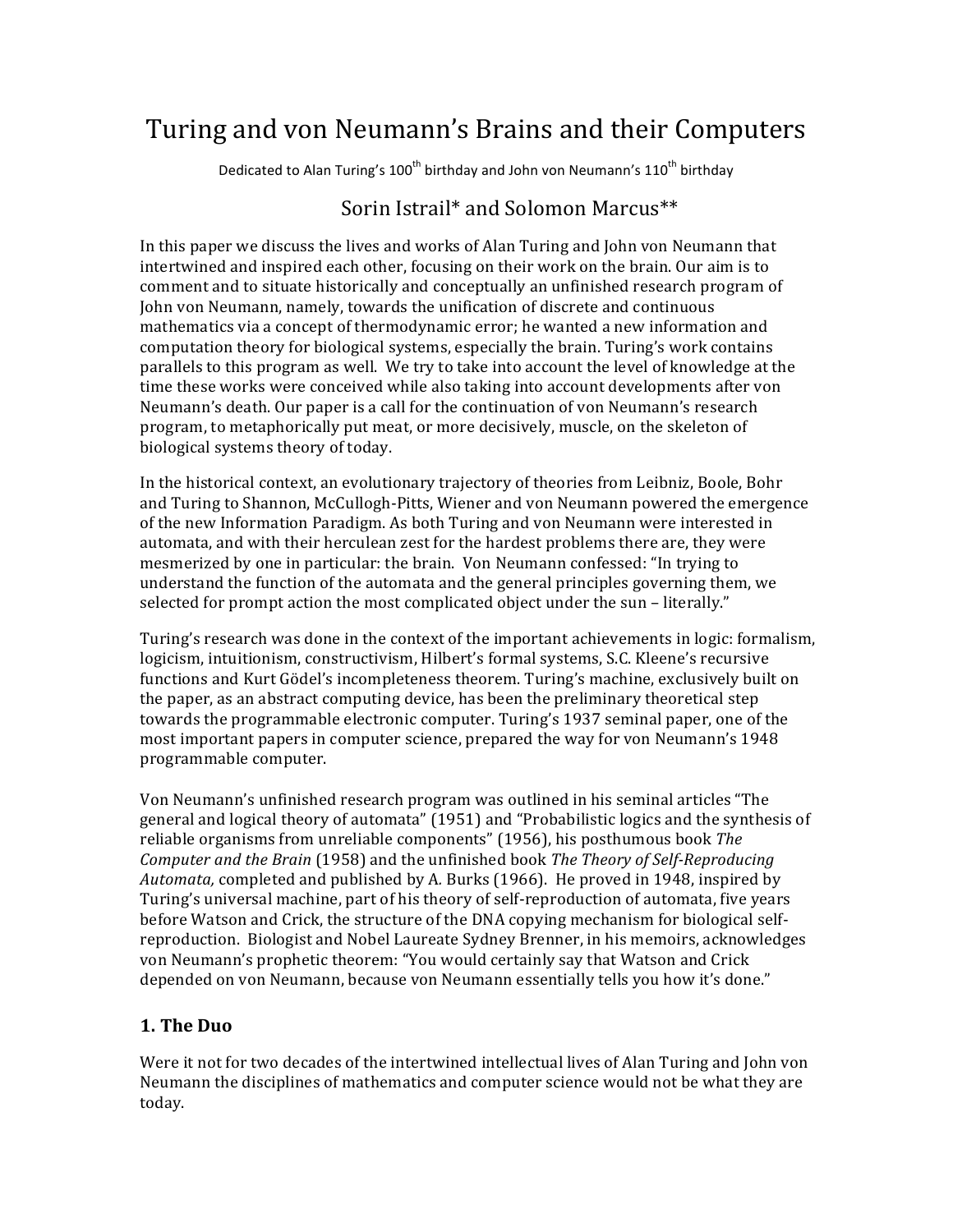Their shared intellectual path began in 1933, when college student Turing wrote to his mother, Sarah, that his prize book was von Neumann's *Mathematical Foundations of* Quantum Mechanics, which he described as being "very interesting, and not at all difficult reading, although the applied mathematicians seem to find it rather strong."

Shortly after, in 1935, von Neumann finds his way into the first line of the first sentence in Turing's first published paper: "In his [1934] paper 'Almost periodic functions in a group,' J. v. Neumann has used independently the ideas of left and right periodicity. I shall now show that these are equivalent." Such a demonstration of Turing's power of proof must have caught von Neumann's attention, for in 1937 he wrote a letter in support of a Princeton fellowship for Turing, and in 1938 offered Turing a position as his assistant which, although it paid \$1,500 a year, Turing declined as the shadows of war lengthened in Europe.

(The admiration was mutual. In a letter written home from Princeton, von Neumann's is the first name on a list of Princeton luminaries that included "Weyl, Courant, Hardy, Einstein, Lefschetz, as well as hosts of smaller fry.")

Though Turing returned to his native England, the two continued to correspond and collaborate for the rest of their all-too-short lives. In 1939, after hearing of a continuous group problem from von Neumann, Turing proved the general negative solution and sent it to von Neumann for *Annals of Mathematics*. A 1949 letter from von Neumann to Turing acknowledged receipt of Turing's submission of a paper for *Annals of Mathematics* for which von Neumann served as an editor: "exceedingly glad to get your paper" and "agree with your assessment of the paper character ... our machine-project is moving along quite satisfactory but we are not at the point you are." (It may be interesting to note that by 1946, von Neumann would be assigning Turing's famous paper on computable numbers as required reading for his collaborators in the EDVAC project of constructing his computer.)

Even in critical discourse, Turing and von Neumann are intertwined. "The fathers of the field had been pretty confusing," E. W. Dijkstra wrote. "John von Neumann speculated about computers and the human brain in analogies sufficiently wild to be worthy of a medieval thinker and Alan M. Turing thought about criteria to settle the question of whether Machines Can Think, which we now know is about as relevant as the question of whether Submarines Can Swim." (EWD898, "The Threats to Computing Science")

Although Turing was 11 years younger than von Neumann, they acknowledged one another's intellectual seniority, with yon Neumann serving as an elder in mathematics to Turing and Turing the elder in computer science to von Neumann. Turing papers on almost periodicity, Lie groups, numerical matrix analysis and word problem for compact groups build on von Neumann's work; as an example, in "World problems ..." Turing acknowledges that his results follow from two relatively deep theorems - one due to Tarski and the other to von Neumann. In a letter to Max Newman, Turing talks about Godel and von Neumann: "Godel's paper has reached me at last. I am very suspicious of it now but will have to swot up the Zermelo-v. Neumann'system a bit before I can put objections down in black and white." In his ACE paper describing his electronic computer he acknowledges von Neumann's paper on his electronic computer: "The present report gives a fairly complete account of the proposed calculator. It is recommended however that it be read in conjunction with J. von Neumann's 'Report on the EDVAC'... Most of the most hopeful scheme, for economy combined with speed, seems to be the 'storage tube' or 'iconoscope' (in J. v. Neumann's terminology)."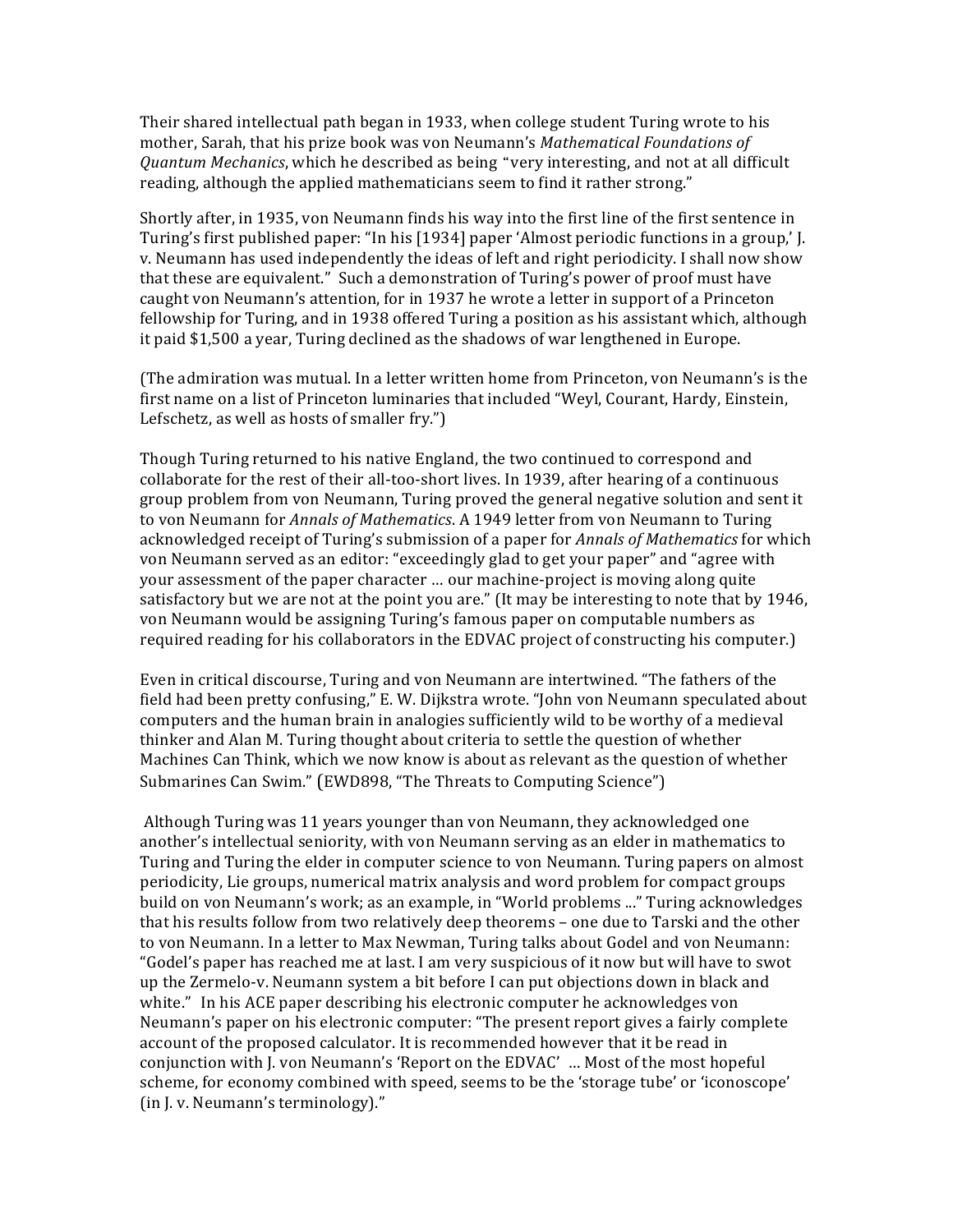Their age difference is irrelevant in another respect: We could consider Turing the grandfather of computer science and von Neumann its father, because the Turing machine was invented in the 1930s, while yon Neumann's basic work in the field belongs to the 1940s and 1950s.

We find similarities on many fronts: Turing and von Neumann were essentially involved in the creative intellectual effort required by their governments during the Second World War' against Nazism and fascism, and each was considered a war hero by his country, with von Neumann' receiving the Presidential Medal of Freedom and Turing the OBE; both showed interest for biology (although von Neumann's interest in this respect was much longer and deeper); they both were struck by Gödel's incompleteness theorem and both contributed to a better understanding of its meaning and significance; they both were strongly related in some periods of their lives to Princeton University; they both were attracted by game aspects of computing and of life; and they both left some important unpublished manuscripts. Both lived lives that were too short: Just 41 when he died, Turing lived two years longer than Bernard Riemann; von Neumann died at 53, four years younger than Henri Poincaré was at the time of his death.

Von Neumann'was a high achiever from a young age. At 15, he began to study advanced calculus. At 19, he published two major mathematical papers, the second of which gave the modern'definition' of ordinal numbers. He was 21 when he published "An axiomatization of set theory," 22 when he began his work on *Mathematical Foundations of Quantum Mechanics (finished when he was 25) and 24 when he published his <i>minimax* theorem. By 26, he was one of the first four people (among them Einstein) Princeton University selected for the faculty of its Institute for Advanced Study. He was the first to capture the meaning and significance of Gödel's incompleteness theorem, realizing that "if a system of mathematics does not lead into contradiction, then this fact cannot be demonstrated with the procedures of that system." 1

In examining the totality of von Neumann's work, it is difficult to find names equal in class. If we refer to those historically near to him, maybe Poincaré and David Hilbert before him and A.N. Kolmogorov after him. But even with respect to these great names, it is important to observe that von Neumann's impact spans the whole landscape of sciences, be they more or less exact, natural sciences or social sciences, science or engineering (like in his work related to nuclear weapons). From axiomatic foundations of set theory to the foundation of continuous geometry, from measure theory to ergodic theory, from operator theory to its use to build the foundations of quantum mechanics, from probability theory to lattice theory, from quantum logic to game theory, from mathematical economics to linear programming, mathematical statistics and nuclear weapons, computer science, fluid dynamics, weather systems, politics and social affairs, everywhere he shined new light upon the very essential roots of the respective problems.

Turing's achievements as a young man are no less remarkable than von Neumann's. On the strength of his fellowship dissertation, "On the Gaussian Error Function," completed and submitted in November 1934, the 22-year-old Turing was elected a Fellow of King's College

<sup>&</sup>lt;sup>1</sup> von Neumann, "The Mathematician," *The Works of the Mind* (ed. R.R. Heywood), University of Chicago Press, 1947, 180-196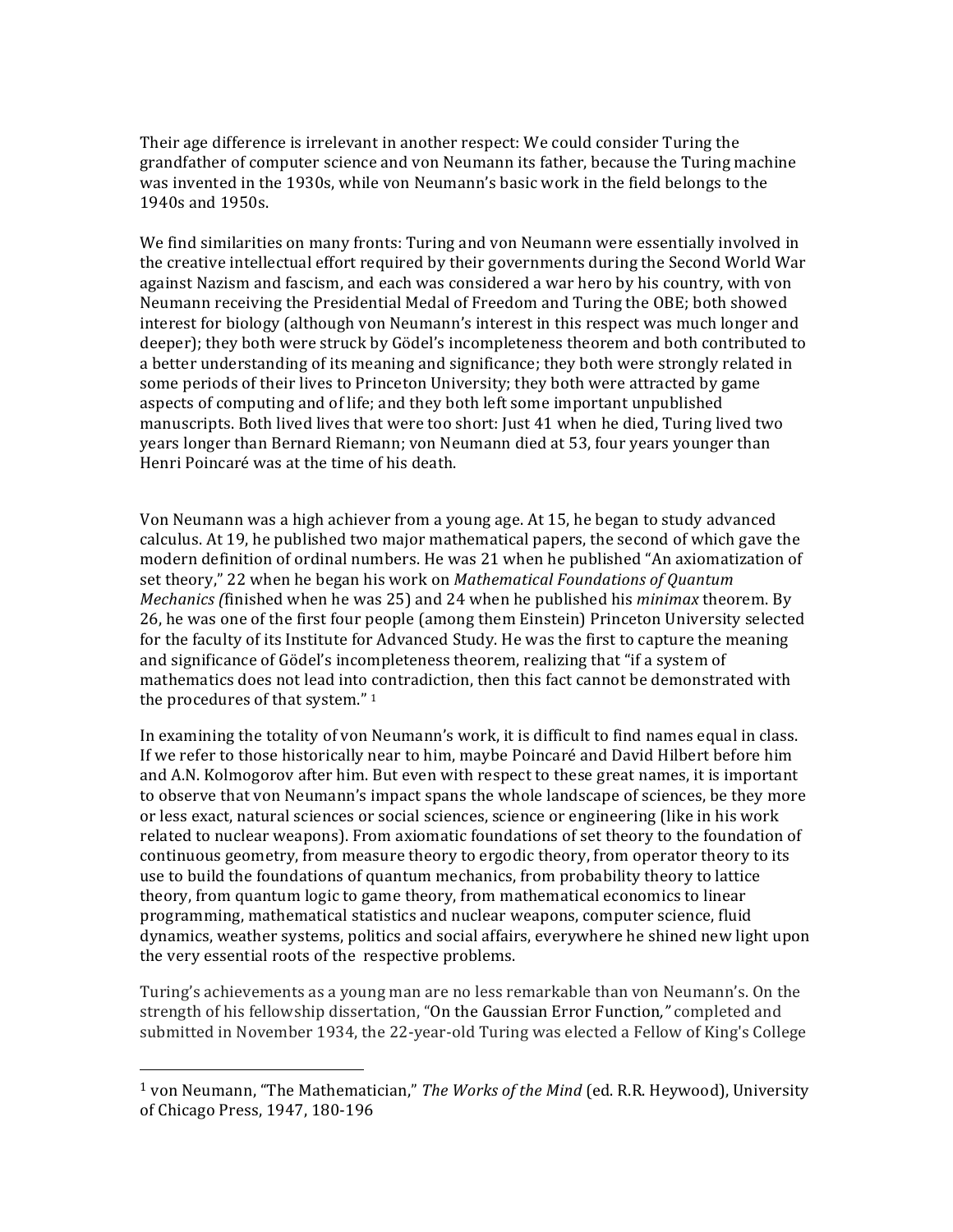four months later, on March 16, 1935. The most influential economist of the  $20<sup>th</sup>$  century, John'Maynard'Keynes, was'among'the'committee'members'electing'him.'The'paper' contained a proof of the Central Limit Theorem, one of the most fundamental theorems in probability theory. In 1937 at age 25 he published his seminal paper "On Computable' Numbers, with an Application to the *Entscheidungsproblem*," solving one of the famous problems in mathematics proposed by Hilbert. This paper, with negative and positive results of greatest depth, defining the Turing machine and inspiring the designers of electronic computers in England and United States -- von Neumann, in particular, in such a decisive way -- is without question the most important and influential paper in computer science, one offering proof positive that the new field had emerged.

#### **2. From&Leibniz,&Boole,&Bohr&and&Turing&to&Shannon,&McCullogh>Pitts,&Wiener** and von Neumann and the emergence of the Information Paradigm

The middle of the past century has been very hot, characterized by the appearance of the new fields defining the move from the domination of the energy paradigm, characterizing the second half of the 19<sup>th</sup> century and the first half of the  $20<sup>th</sup>$  century, to the domination of the information-communication-computation paradigms, appearing at the crossroad of the first and the second halves of the  $20<sup>th</sup>$  century. Von Neumann's reflection, by which he became a pioneer of the new era, developed in the context of concomitant emergence in the fifth and the sixth decades of the  $20<sup>th</sup>$  century of theory of algorithms (A.A. Markov), lambda calculus (Alonzo Church), game theory (von Neumann and Oskar Morgenstern), computer science (Turing and von Neumann), cybernetics (Norbert Wiener), information theory (Claude Shannon), molecular genetics (Francis Crick, James Watson, Maurice Wilkins, among others), coding theory (R. W. Hamming), system theory (L. van Bertalanfy), control theory, complexity theory, and generative grammars (Noam Chomsky). Many of these lines of development were no longer available to von Neumann and we are in the situation to question the consequences of this fact.

Von Neumann was impressed by results of Warren McCullogh and Walter Pitts connecting logic, language and neural networks. <sup>2</sup> In von Neumann's formulation, this result shows "that anything that can be exhaustively and unambiguously described, anything that can be completely and unambiguously put into words, is *ipso facto* realizable by a suitable finite neural network. Three things deserve to be brought into attention in this respect: a) In the 19<sup>th</sup> century, George Boole's project to unify logic, language, thought and algebra (continuing Leibniz's dream in this respect) was only partially realized ('An investigation in the laws of thought, on which are founded the mathematical theories of logic and probabilities,' 1854) and it prepared the way for similar projects in the  $20<sup>th</sup>$  century; b) Claude Shannon, in his master's thesis ('A symbolic analysis of relay and switching circuits') submitted in 1937, the same year Turing published his famous 'On computable numbers...,' proved the isomorphism between logic and electrical circuits; c) Niels Bohr, in his philosophical writings, developed the idea according to which the sphere of competence of the human language is limited to the macroscopic universe; see, in this respect, David Favrholdt's 'Niels Bohr's views concerning language' in *Semiotica* 94, 1993, 1/2. Putting together all these facts, we get an image of the strong limitations that our sensations, our intuitions, our logic and our language have to obey. We can put all these things in a more complete statement: The following restrictions are mutually equivalent: to be macroscopic;

 $2$  "A logical calculus of the ideas imminent in nervous activity," Bull. Math. Biophysics 5, 1943, 115-133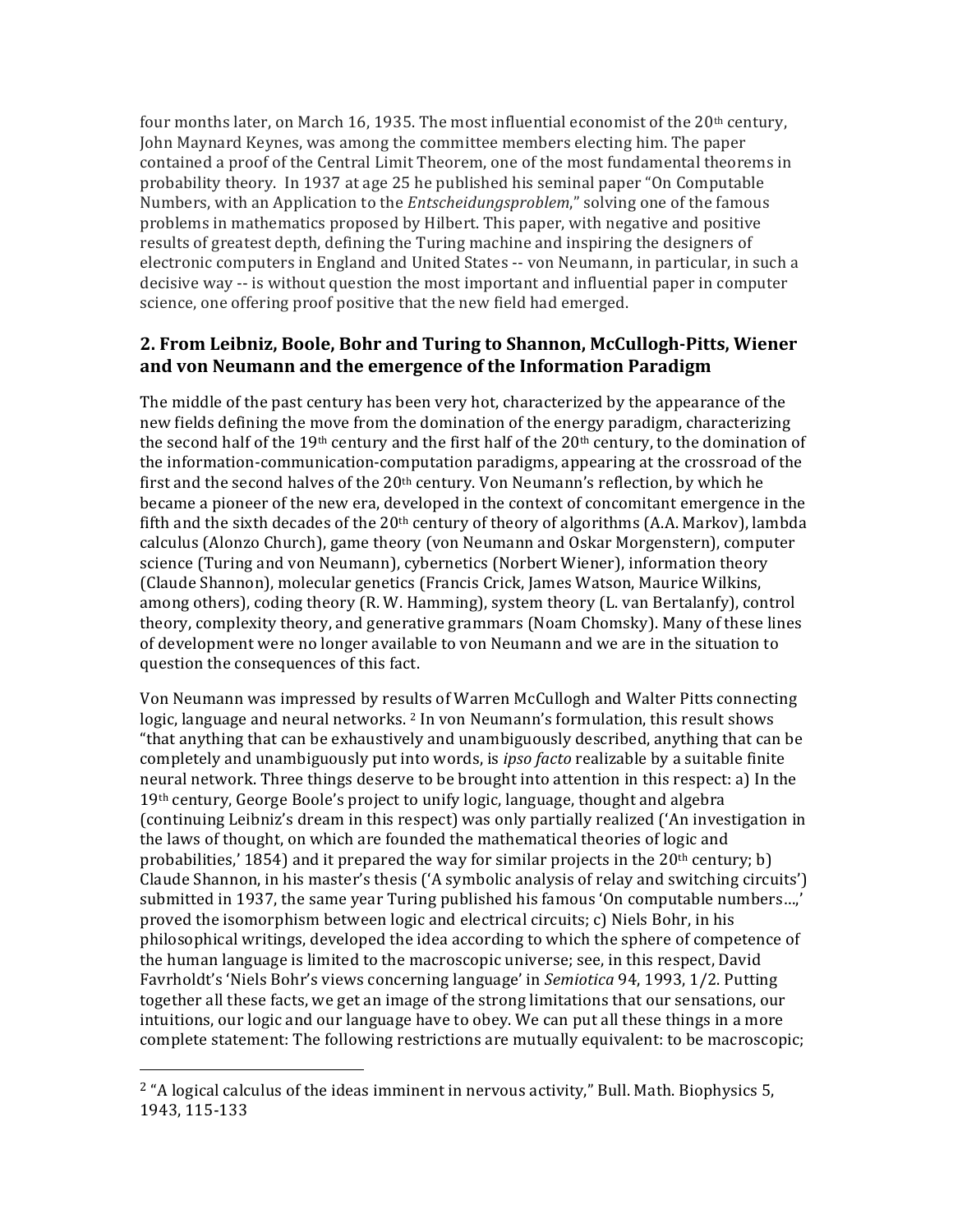to be Euclidean (i.e. to adopt the parallel axiom in the way we represent space and spatial relations); to be Galileo-Newtonian in the way we represent motion, time and energy; to capture the surrounding and to act according to our sensorial-intuitive perception of reality; to use and to represent language, in both its natural and artificial variants (moreover, to use human semiosis in all its manifestations)."

So a natural sequence emerges, having Leibniz, Boole, Bohr, Turing, Shannon, McCullogh-Pitts. Wiener and von Neumann as successive steps. It tells us the idea of the unity of human knowledge, the unifying trend bringing in the same framework logic, language, thought and algebra. But we have here only the discrete aspects, while von Neumann wanted much more.

### **3. John von Neumann's Brain**

It was only too fitting for von Neumann to study the most inspiring automaton of all: the brain. Hans Bethe, physicist and Nobel Laureate, said, "I have sometimes wondered whether a brain like von Neumann's does not indicate a species superior to that of man."

"Our'thoughts'…'mostly'focused'on'the'subject'of'neurology,'and'more'specifically'on'the' human nervous system, and there primarily on the central nervous system. Thus in trying to understand the function of the automata and the general principles governing them, we selected for prompt action the most complicated object under the sun - literally."

3.1 Von Neumann's unification research project: formal logic + mathematical analysis + thermodynamic error

"There exists today a very elaborate system of formal logic, and specifically, of logic as applied to mathematics. This is a discipline with many good sides, but also with certain serious weaknesses. ... Everybody who has worked in formal logic will confirm that it is one of the technically most refractory parts of mathematics. The reason for this is that it deals with rigid, all-or-none concepts, and has very little contact with the continuous concept of the real or of complex number, that is, with mathematical analysis. Yet analysis is the technically most successful and best-elaborated part of mathematics. Thus formal logic is, by the nature of its approach, cut off from the best cultivated portions of mathematics, and forced onto the most difficult part of mathematical terrain, into combinatorics." -- John von Neumann'1947

His theory of the synthesis of reliable organisms from unreliable components and the associated probabilistic logics was focused on modeling system errors in biological cells, central nervous systems cells in particular. His research program aimed boldly at the unification of the "most refractory" and "rigid" formal logic (discrete math) with the "best cultivated" mathematical analysis (continuous math) via a concept of thermodynamic error.

"It is the author's conviction, voiced over many years, that error should be treated by thermodynamical methods, and be the subject of a thermodynamical theory, as information has been, by the work of L. Szilard and C.E. Shannon."

Turing also uses thermodynamics arguments in dealing with errors, calculating reliability of computing memory, using theormodynamics probability. For von Neumann this unification program was at the core of a theory of information processing for the nervous system and the brain. The error model was conceived as an approximation of "the more complicated"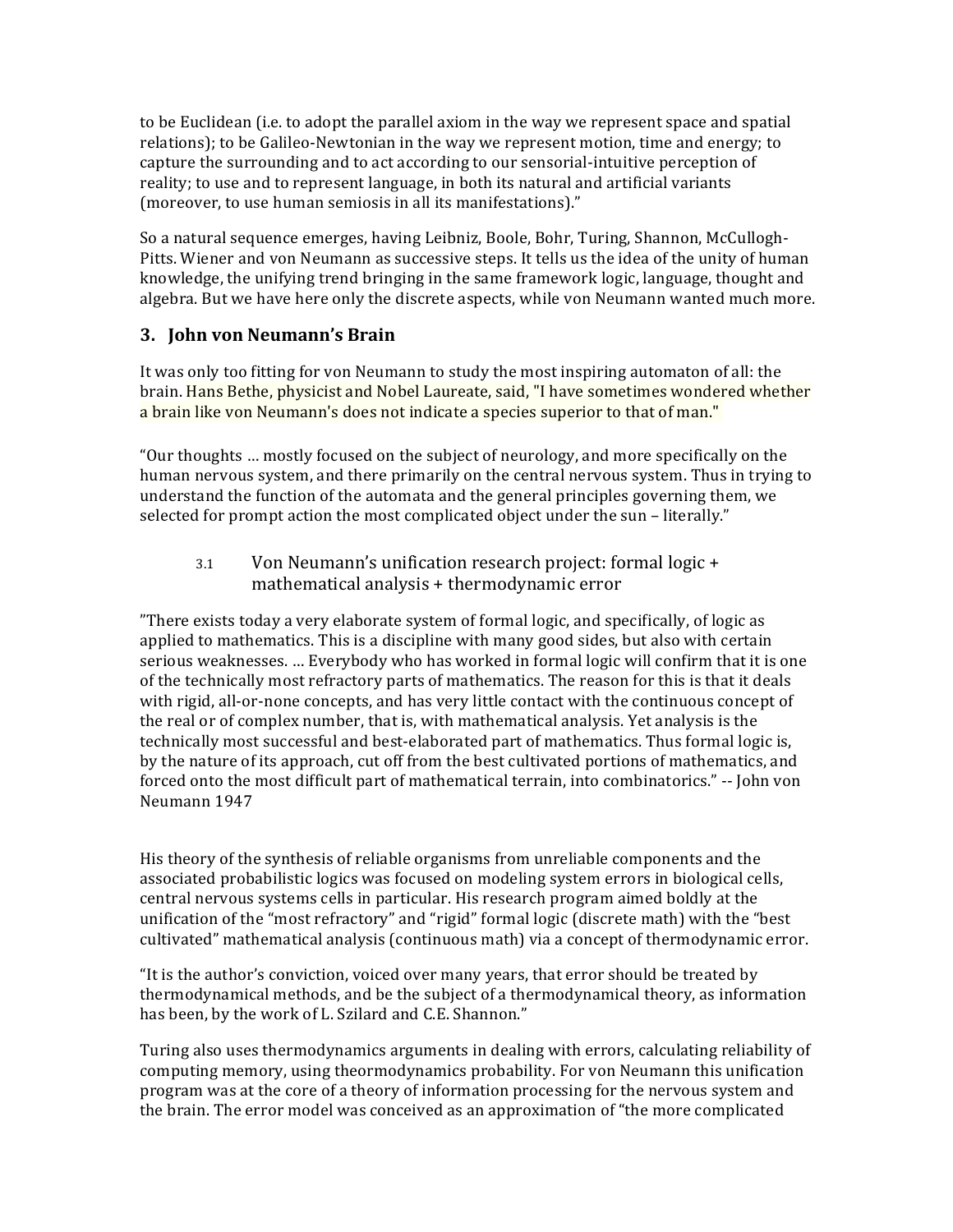aspects of neuron functioning: threshold, temporal summation, relative inhibition, changes of the threshold by aftereffects of stimulation beyond synaptic delay, etc." He proposed two models of error. One, concrete - like Weiner's and Shannon's, "error is noise," where in every operation the organ will fail to function correctly in a statistically independent way with respect with the state of the network, i.e. with "the (precise) probability epsilon" and another one, more realistic, but assuming an unspecified [to be defined] dependence of the errors on the network and among them. For concrete error models of the dependence to the general state of the network, more needed to be known. Von Neumann was growing increasingly frustrated about the unavailability of technology, at that time, to find a way to glance into the biological "microscopic" mechanism. Indeed, it is here where molecular biology developments since von Neumann's time could bring the next concrete concepts of errors that would satisfy his axioms. His "Probabilistic logics ..." provided in the context of his neural system-inspired synthesized organisms, however, a constructive version of the deep concept of information channel "capacity" that Shannon could only prove nonconstructively. It provided the first major step towards the new information theory envisioned by von Neumann.

In a 1946 letter to Norbert Wiener, von Neumann expresses his unhappiness with the results of "Turing-cum-Pitts-and-McCulloch:" "What seems worth emphasizing to me is, however, that after the great positive contribution of Turing-cum-Pitts-and-McCullough is assimilated, the situation is rather worse than before. Indeed, these authors have demonstrated in absolute and hopeless generality that anything and everything Browerian can'be done by an appropriate mechanism, and specifically by a neural mechanism – and that even one, definite mechanism can be 'universal.' Inverting the argument: Nothing that we may know or learn about the functioning of the organism can give, without 'microscopic,' cytological work any clues regarding the further details of neural mechanism ... I think you will feel with me the type of frustration that I am trying to express."

He expresses skepticism that neurological methods would help in understanding the brain; he compared that futility as experimenting with a fire hose with water (or nitroglycerine) on an electronic computer. "Besides the system is not even purely digital (i.e. neural): It is intimately connected to a very complex analogy (i.e. humoral or hormonal) system, and almost every feedback loop goes through both sectors, if not through the 'outside' world (i.e. the world outside the epidermis or within the digestive system) as well. And it contains, even in its digital part, a million times more units than the ENIAC."

#### 3.2 "You would certainly say that Watson and Crick depended on von Neumann"

Nobel Laureate Sydney Brenner talks about von Neumann as one of his heroes in his memoir, *My Life in Science* (2001). Brenner was a close collaborator with Francis Crick. These reflections and the story are possibly the greatest mathematical insight of all time for biology. That qualifies von Neumann as a prophet.

Freeman Dyson noted that what today's high school students learn about DNA is what von Neumann'discovered purely by mathematics five years' before Watson and Crick. In von' Neumann's words in 1948: "performs the fundamental act of reproduction, the duplication of the genetic material, which is clearly the fundamental operation in the multiplication of living cells ... small variations of the foregoing scheme also permit us to construct automata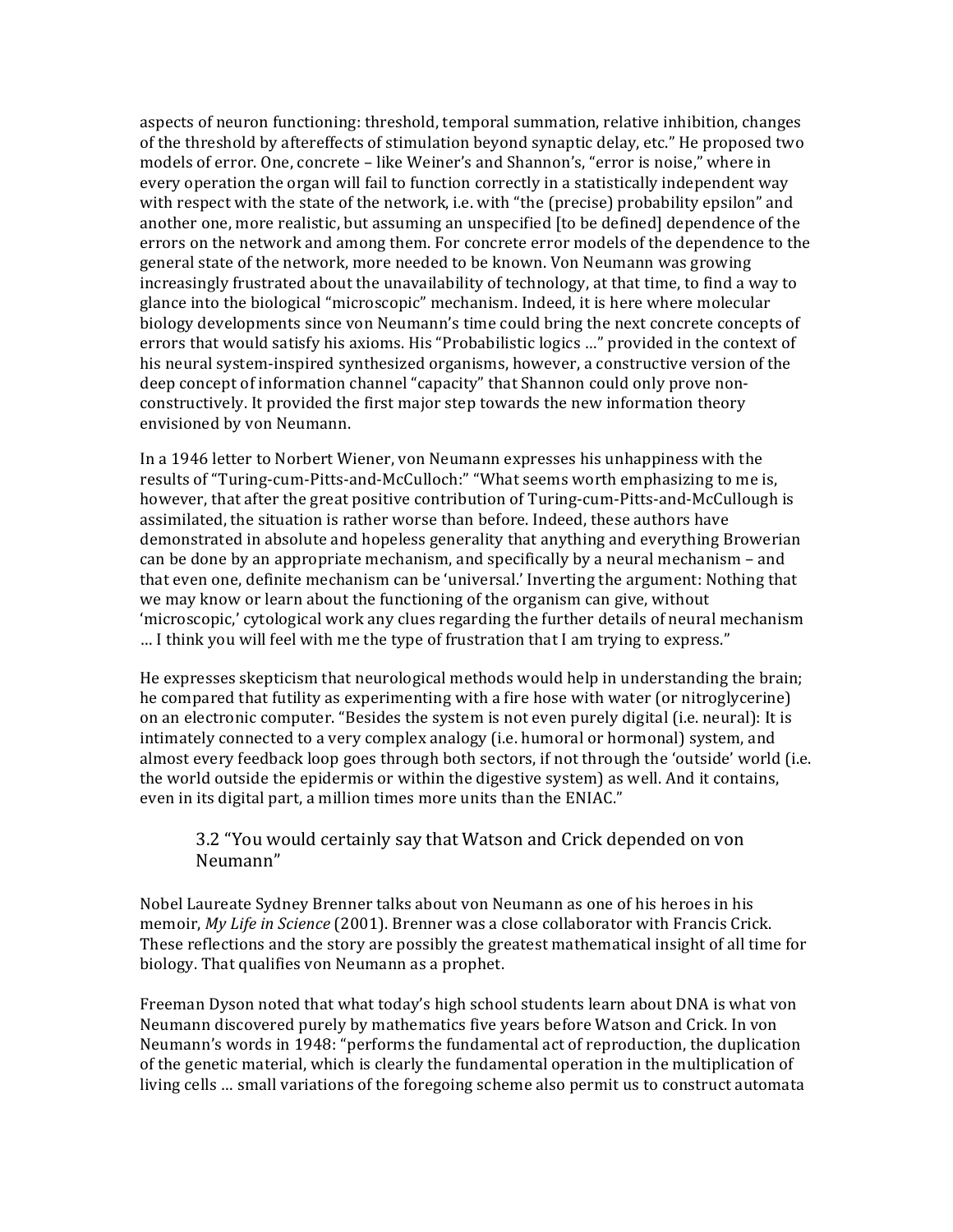which can reproduce themselves, and in addition, construct others. ... This is the typical nonlethal mutant."

Brenner recalls a symposium titled "The Hixton Symposium on Cerebral Mechanism in Behaviour," held in Pasadena, California, in 1948. "The symposium was published in 1951, and in this book was a very famous paper by John von Neumann, which few people have read. The brilliant part of his paper in the Hixton Symposium is his description of what it takes to make a self-reproducing machine. Von Neumann shows that you have to have a mechanism for not only copying the *machine*, but copying the information that specifies the machine. So he divided – the *automaton* as he called it – into three components: the functional part of the automaton; a decoding section which actually takes a tape, reads the instructions and builds the automaton; and a device that takes a copy of this tape and inserts it into the new automaton.

"Now this was published in1951, and I read it a year later in 1952. But we know from later work that these ideas were first put forward by him in the late 1940s. ... It is one of the ironies of the entire field that were you to write a history of ideas of the whole DNA, simply from the documented information as it exists in the literature – that is, a kind of Hegelian history of ideas – you would certainly say that Watson and Crick depended on von Neumann, because von Neumann essentially tells you how it's done. But of course no one knew anything about the other. It's a great paradox to me that in fact this connection was not seen."

He claims that yon Neumann made him see "what I have come to call this 'Schrodinger's' fundamental error' in his famous book *What is Life?* When asked who are his scientific heroes he lists three names. 'There are many people whom I admire, both people I've known and whom I've read about. Von Neumann is a great hero to me, because he seemed to have something special. Of course it may be envy rather than admiration, but it's good to envy someone like von Neumann."" The other two names: Francis Crick and Leo Szilard.

### **4. Turing's&Brain&and&the&Most&Important Paper&in&Computer&Science**

For both von Neumann and Turing, mathematical proof was their ideal way on how truth is won. In discovering it, they possessed a power almost unequalled by mathematicians of any era. This modus operandi is well articulated by Freeman Dyson in 2009:

"The subject of chaos is characterized by an abundance of quantitative data, an unending supply of beautiful pictures, and a shortage of rigorous theorems. Rigorous theorems are the best way to give a subject intellectual depth and precision. Until you can prove rigorous theorems, you do not fully understand the meaning of your concepts."

For Turing the power of mathematical proof was a subject of admiration: "... one will not be able to prove any result of the required kind which gives any intellectual satisfaction."

Turing's seminal paper solved Hilbert's *Entscheidingsproblem* (decision problem) in the negative. After Godel's first hit to Hilbert's program to find a mechanical process for deciding whether a theorem is true or false in a given axiomatic system, Turing provided the second hit, effectively terminating Hilbert's program.

"The exactness of mathematics is well illustrated by proofs of impossibility. When asserting that doubling the cube ... is impossible, the statement does not merely refer to a temporary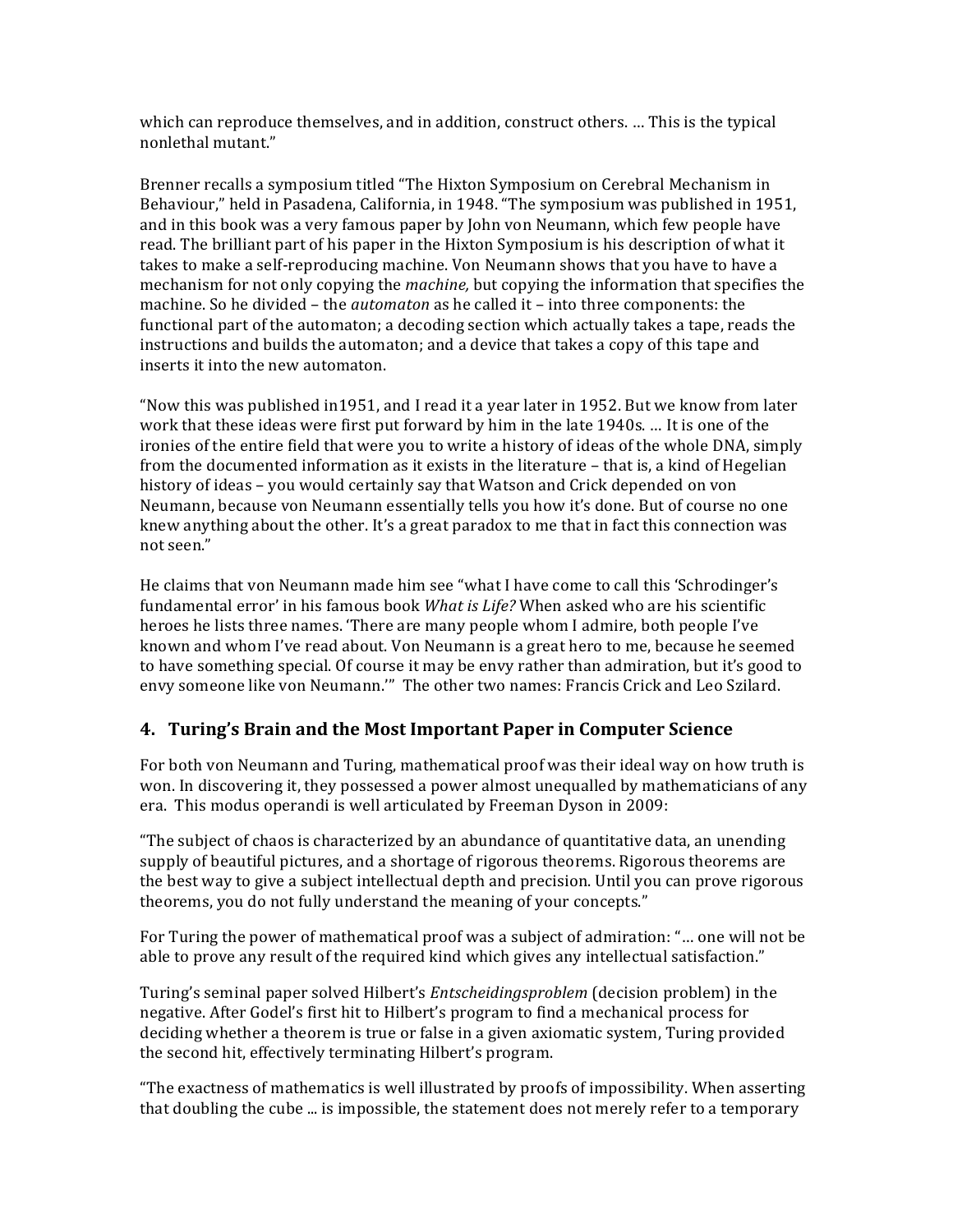limitation of human ability to perform this feat. It goes far beyond this, for it proclaims that never, no matter what, will anybody ever be able to [double the cube]. No other science, or for that matter no other discipline of human endeavor, can even contemplate anything of such finality." -- Mark Kac and Stan Ulam, 1968

Papers proving negative results as such Turing's are the most impressive and deep in mathematics. To understand the magnitude of Turing's challenge to prove mathematically "such finality," one has to rule out "everything," and this needed a definition of what a most general "mechanical process" is, i.e., a machine that could compute "everything" that is computable. In turn, the construction of the Turing machine – although logically equivalent with several other constructions -- was one of the most positive and powerful results in mathematics. The computer era, with Turing and von Neumann as founding fathers, had this paper, with negative-and-positive results of greatest depth possible, as its foundation.

## **5. Not the Language of Mathematics but the Language of the Brain**

Universality is an important concept in mathematics, in computer science, in linguistics, in philosophy. There are universal sets in set theory and topology, universal functions in mathematical analysis, universal recursive functions in logic, universal grammars in linguistics.

According to a long tradition that originated with Roger Bacon and endures still, awareness of an idea of a universal grammar came from multiple directions -- Joseph Greenberg and Noam Chomsky sought universals of natural languages; Richard Montague for universals of all human languages, be they natural or artificial. In the theory of formal languages and grammars, results outline in what conditions universality are possible in the field of context-free languages, of context-sensitive languages, of recursively enumerable languages.<sup>3</sup>

Each of these types of universal grammars can be used to obtain a specific cognitive model of the brain activity; it concerns not only language, but any learning process. The potential connection between universal Turing machines and the nervous system is approached just towards the end of *The Computer and the Brain*, at the moment when von Neumann had to stop his work, defeated by his cancer. We are pushed to imagine possible continuations, but we cannot help but consider ideas, results, theories that did no yet exist at the moment of his death. A joint paper with Cristian Calude and Gheorghe Paun adopted the assumption according to which any type of human or social competence is based on our linguistic generative competence. This assumption was motivated in a previous paper (S. Marcus, 1974). The generative linguistic nature of most human competences may be interpreted as a hypothesis about the way our brain works. But it is more than this, because nature and society seem to be based on similar generative devices.

It seems to be more realistic to look for a metaphorical brain (Arbib 1975), giving an *a* posteriori explanation of various creative processes. But for Arbib, the metaphorical brain is just the computer.

Our aim is to explain how so many human competences, i.e. so many grammars, find a place in our brain, how we successfully identify the grammar we need and, after this, how we

<sup>&</sup>lt;sup>3</sup> Solomon Marcus, "Linguistics as a pilot science". *Current Trends in Linguistics* (ed. Th. A. Sebeok), vol. XII, 1974, The Hague-Paris: Mouton, 1974, 2871-2887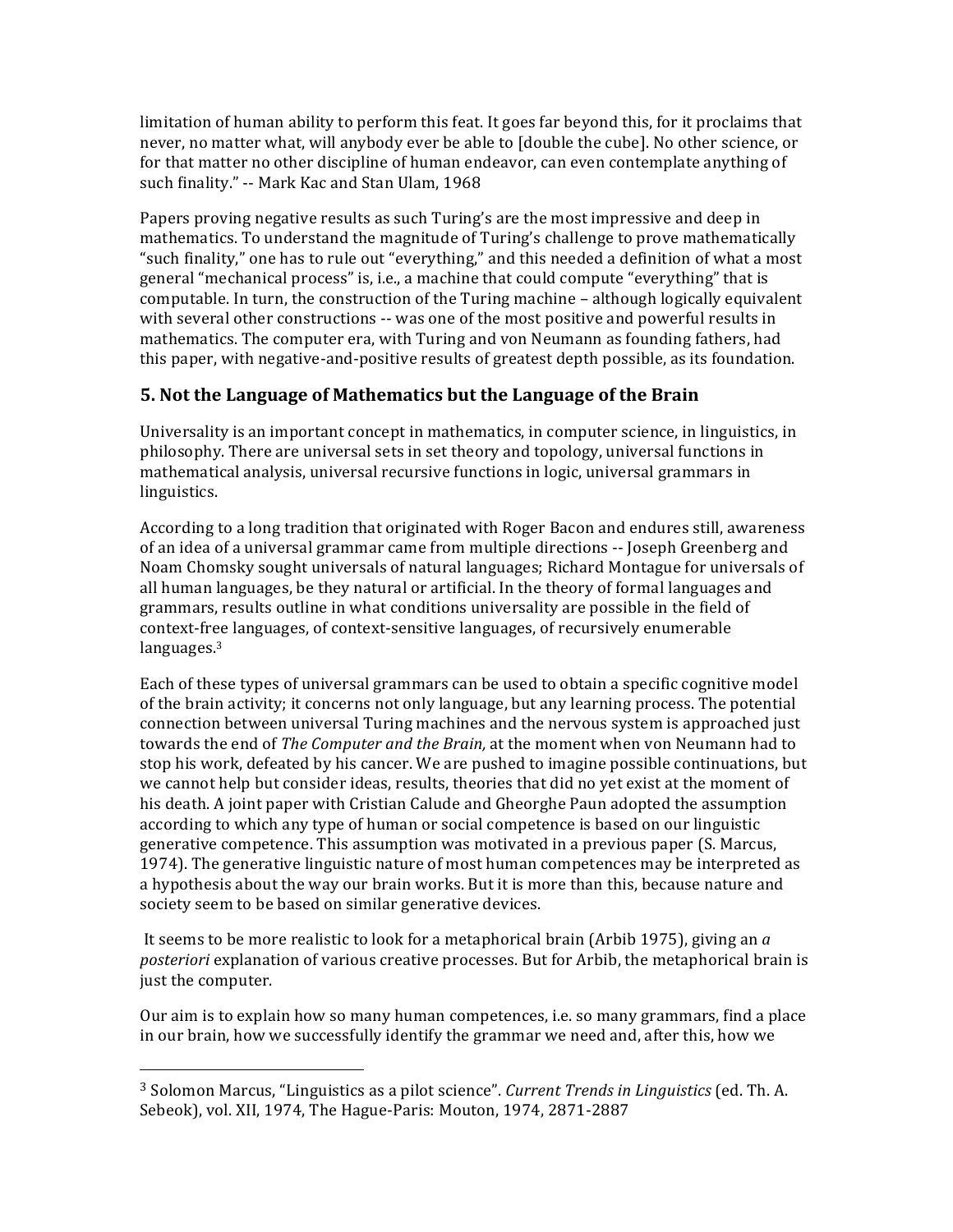return it to its previous place for use again when necessary. An adequate alternation of actualizations and potentialisations needs a hyper-grammar. For instance, if we know several languages, at each moment only one of them *does*, it is actualized, all the other *are* only, they remain only in a potential stage. We are looking for a hyper-competence, i.e. a universal competence, a competence of the second order, whose role is just to manage, to activate at each moment the right individual competence. This is *the universal grammar as a hypothetical brain*, appearing in the title of our joint paper.

Behind this strategy is the philosophy according to which any human action is the result of the activity of a generative machine, defining a specific human competence, while the particular' result of this process is the corresponding performance. Chomsky used the slogan "linguistics is a branch of cognitive psychology." Learning processes are the result of the interaction among the innate and the acquired factors, in contrast with the traditional view, seeing these processes only as the interaction among stimuli and responses to them. The historical debate organized in 1979 between Chomsky and Piaget aimed just to make the point in this respect. With respect to the claim formulated by von Neumann on page 82 in his final book – "The logics and mathematics in the central nervous system, when viewed as languages, must structurally be essentially different from those languages to which our common experience refers" -- it seems that the prevalent view today, at least in the field of linguistics, is to replace the strong requirement asking for the grammar of the brain by the weak requirement asking for a grammar whose result is similar to that of the brain. In the first case, the form of the generative rules should be iconic images of the operations taking place in the brain; in the second case, this strong requirement, for which there is little evidence in the existing experiments, is replaced with the less demanding requirement that the result of the grammar is similar to the result of the brain activity. Chomsky never claimed that the regular, the context-free and the context-sensitive rules have their correspondent in the brain's activity, despite the fact that he imagined the architecture of his grammars having as term of reference the grammatical needs of natural languages. No such claims were formulated with respect to other generative devices used in logic or in computer science.

An idea emerging frequently in von Neumann's writings is clearly expressed in his general theory of automata (p. 526-527): "Natural organisms are, as a rule, much more complicated and subtle, and therefore much less understood in detail, than artificial automata." The highest complexity is realized by the human central nervous system. We can approach it by decomposing it in various parts and by analyzing each part (component) on its own. Physics, chemistry and, in a near future, quantum mechanics are involved here, believed von Neumann. But for the mathematician and the logician, the data of the first step can be organized in a system of axioms, adopting for each component the representation as a black-box metaphor used in Norbert Wiener's cybernetics. Then, in a second step, we try to understand how these different components interact as a whole and how the functioning of the whole is obtained by the right interaction of the components. While the first step is just here, logic and mathematics are at home.

#### **6.&Continuing&von&Neumann's Unification Research&Program:&His&Firehouse& with&Nitroglycerine, the&Regulatory&Genome and&the&Computer**

Von Neumann would have liked very much to see cellular molecular biology data. "Nothing' that we may know or learn about the functioning of the organism can give, without 'microscopic' cytological work any clues regarding the further details of neural mechanism."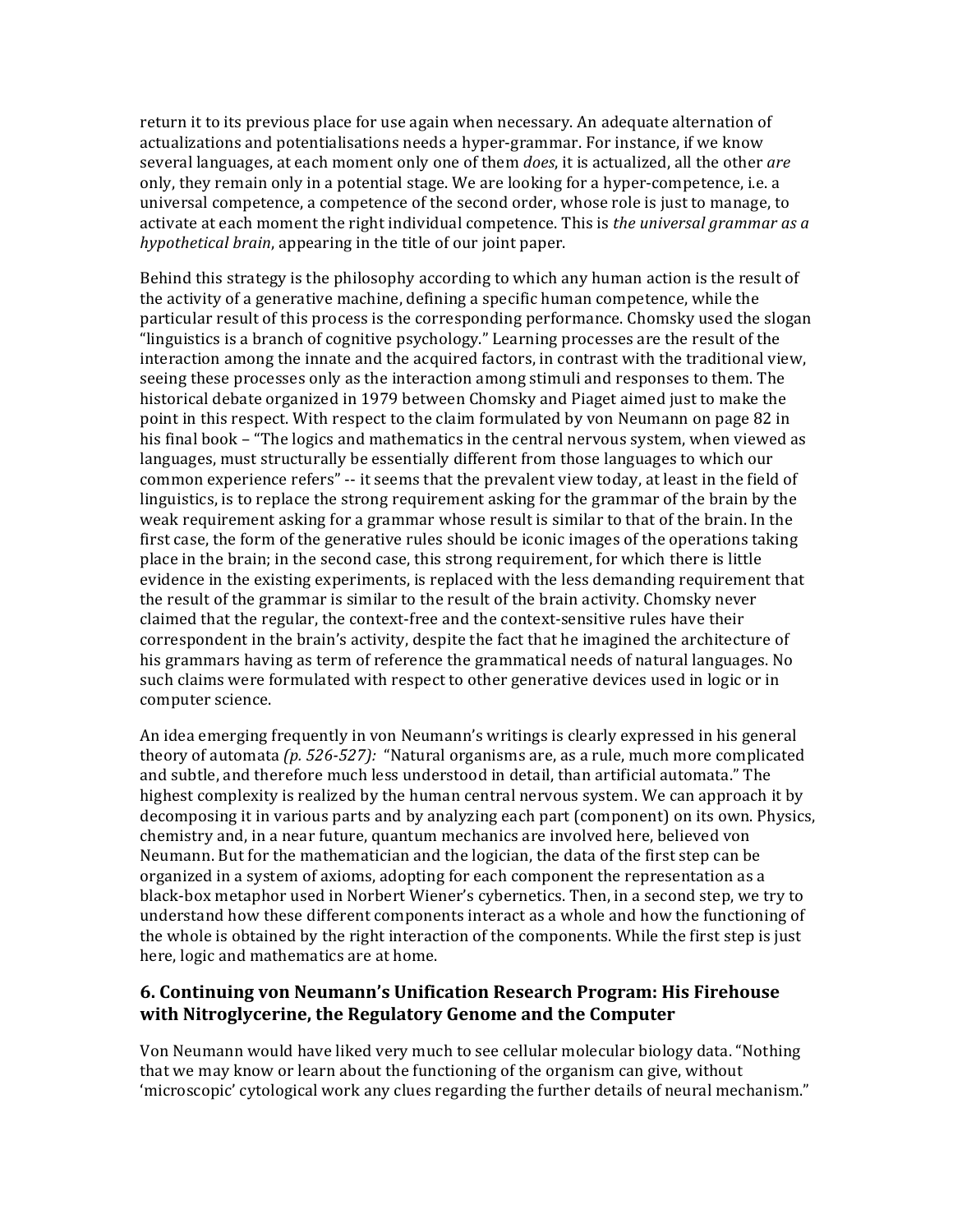In fact, he put together an interdisciplinary team of scientists and wrote a proposal to develop a facility to obtain molecular protein structures by X-ray crystallography, a proposal very similar to the large efforts done today in the U.S. and Europe for large-scale protein structure determination. His proposal, unfortunately, was not funded.

*The Regulatory Genome.* Knowledge of the molecular biology mechanisms of cell regulation, especially genomic cis-regulatory systems and gene regulatory networks, governing all cells, is now available, revealing the cell regulatory mechanism – and for those cells of the nervous system they are key part of the "neural mechanism." Our paper, "The regulatory' genome and the computer," with Eric Davidson of California Institute of Technology,<sup>4</sup> the foremost experiment biologist in gene regulatory networks and the regulatory genome, is written in the same compare-and-contrast format as "The Computer and the Brain," as a homage to von Neumann's last book written in large measure on his deathbed. In it, we present a first comprehensive view of the information processing capability of the genomic regulatory system of the cell. Davidson's experimental work is focused exclusively on *causality*, as the exquisite genomic regulatory mechanisms, locked down by evolution, can only be revealed through experimental DNA perturbations. In this respect, for the biological cell, Davidson's work stands out as the flagship work on causality-based systems, as articulated by Einstein in 1953. "Development of Western science is based on two great achievements: the invention of the formal logical system (in Euclidean geometry) by the Greek philosophers, and the discovery of the possibility to find out causal relationships by systematic experiment (during Renaissance)." Our paper brought together the full information processing system view, building on our decade-long collaboration focused on genomics, logic functions of the genomic cis-regulatory code, and transcriptomics.

In short, there are many thousand of cis-regulatory modules -- DNA regions upstream of genes a few thousand bases long -- in animal genomes that are "wired" together into very large networks that control biological processes of such development. Each cis-regulatory module is an "information processor" and each gene is controlled by several cis-modules; then'the genes and their cis-modules are assembled in gene regulatory networks. Each cismodule has "inputs" which are transcription factor proteins that bind to short DNA subsequences of the cis-module. The communication of information is done by means of diffusion of transcription factors as opposed to pre-organized wires in the electronic computer. The design principles are dramatically different in respect to time, speed, synchrony-asynchrony, memory, hardware and software, parallel computing processors, as well as fascinating new concepts of fault-tolerance. Building on the exciting work of Pippenger, Gacs, Reif and others, investigating error models based in the present day gene regulatory networks and cis-regulatory systems, with their kinetics based structure and their fault tolerant mechanism that are started to be unveiled by the cis-regulatory analysis would make concrete von Neumann's more general framework for system error, his "dependence on the network" parameter. This is a promising avenue for the exquisite embrace of von Neumann's biological systems vision with the today causality inferred biological systems networks. Further insight one could get from glances of von Neumann's information theory in his biological channel capacity constructive proofs compared to the non-constructive proof of Shannon.

#### **7. The Axioms**

<sup>&</sup>lt;sup>4</sup> S. Istrail, S. De-Leon, E. Davidson "The regulatory genome and the computer" Developmental Biology, 310 (2007) 187-195